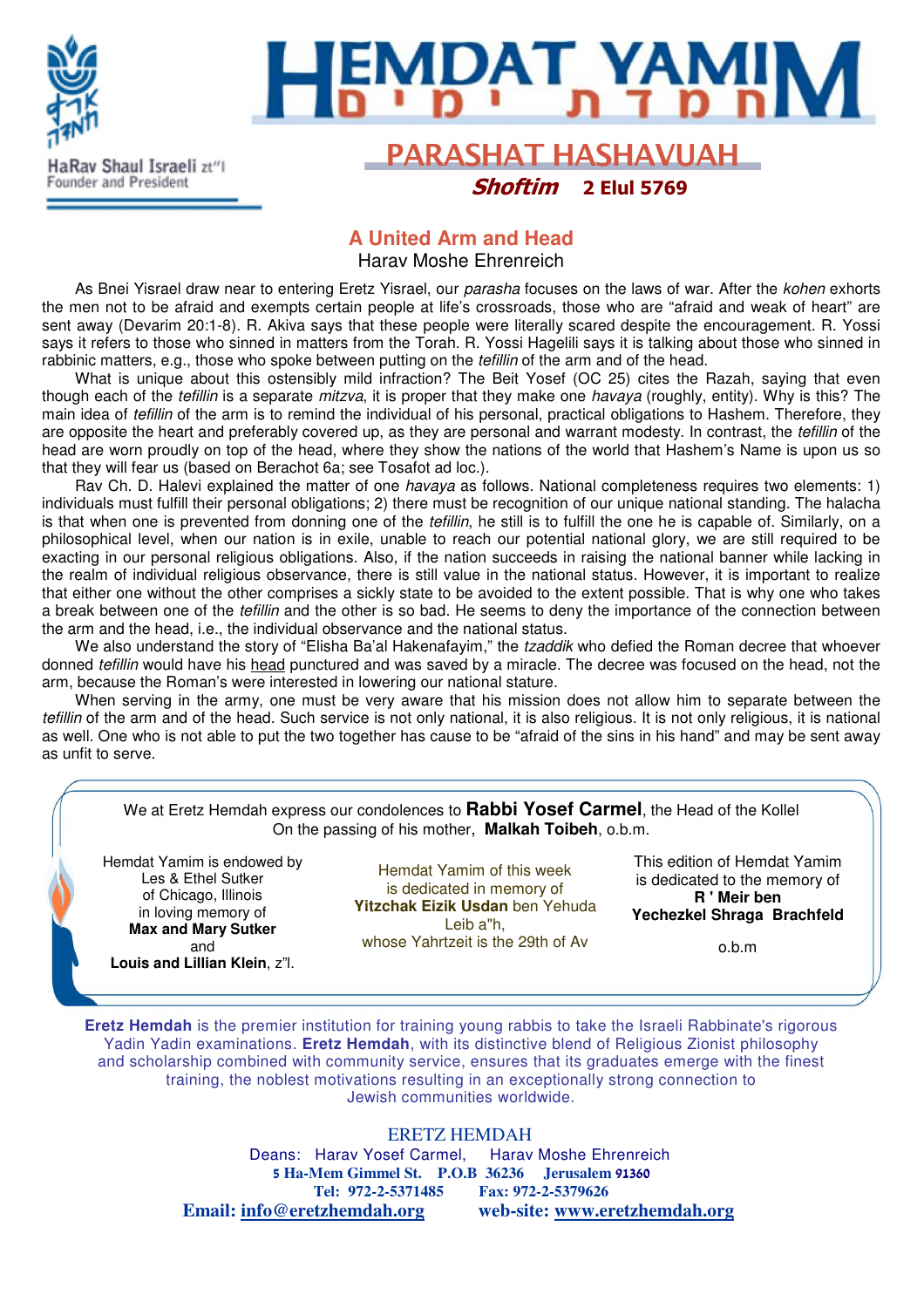

# **Ask the Rabbi**

**Question:** My son is buying a house and I said that, please G-d, I would give him a present of \$10,000 (= \$10K) to help, but he now needs another \$20K to complete the transaction. He is unable to get commercial financing, but I am. I understand that it is forbidden for me to take a \$20K loan in my name and have him pay the bank the interest or reimburse me. (Correct?). May I, instead, reduce the \$10K present to compensate for the losses on the \$20K loan, considering my pledge of the present was just an oral statement?

**Answer:** First, let us praise you for the halachic sophistication of the question. Indeed, there is an apparent prohibition for your son to pay the interest on a loan that you will take and transfer the money to him (Shulchan Aruch, Yoreh Deah 168:1). This is because actually two loans will exist. The bank will give you \$20K. Then you will be lending your son \$20K, and he will return to you \$20K plus interest, which is forbidden whether he pays it to you directly or to the recipient of your choice (e.g., the bank). (There is a possible avenue of leniency if matters can be arranged so that it is not viewed halachically as his paying you interest but reimbursing the expenses you incur to getting the money for him. We have an unpublished tentative leniency along those lines, but the conditions are complicated enough that we prefer providing simpler solutions.)

First, we will deal with your excellent suggestion. Not only is it forbidden for the borrower to give money beyond the principal to the lender but it is forbidden for the lender to receive from him any extra service or benefit of even moderate value. A borrower certainly must not be *mochel* (relinquish rights to) money due to him from the lender in appreciation for the loan (see Bava Metzia 64b). The question is how to view the pledged \$10K present.

If one pledges to give a present to someone without doing an act of *kinyan* that concretizes the pledge, he cannot be compelled to honor his pledge. However, if it is a small present, he is considered to be mechusar amana (lacking in trustworthiness) if he does not do so (Bava Metzia 49a). Since authorities may take some steps to pressure him to fulfill this moral obligation (see Pitchei Choshen, Kinyanim 1:1), if the projected recipient waives the payment, this is considered doing a favor of monetary value. However, \$10K is not a small present. (The determination of big and small is likely subjective (B'tzel Hachochma V, 158) and should depend not only on the giver's wealth but also on the level of his relationship with the recipient. However, your question implies that a \$10K present to your son is something that you do not take lightly.) If you have no obligation to pay, then even if you would have been embarrassed to back out, your son's forgoing of part of the present to receive the loan is probably not considered ribbit (implication of the Chatam Sofer, YD 135 regarding a lender to the community who was exempted from their rotation of taking in guests). If your son is considered poor, there is a problem because a promise of even a large present to an *ani* is binding as a vow (Shulchan Aruch, YD 258:12).

There are two ways to allow you to receive more than \$20K back from your son (allowing you to leave the present). 1) Make a heter iska, the standard solution for framing what might have been a loan into a (partial) investment. Your son will be required to give you profits (according to your written forecast, equal to what the bank is charging) from the investment of \$20K on your behalf unless he can bring corroboration that these profits were not achieved. 2) (Somewhat advantageous when the use of the money is known) Write a document whereby the \$20K makes you a part owner of the house. Your son's payments will be a gradual buying out of your partnership plus rent corresponding to your part (Igrot Moshe, YD II 62). For more details about such documents, see The Laws of Ribbit (Reisman), especialy. pp. 259-260, or get back to us.

**"Living the Halachic Process**" **-** We proudly announce the publication of our first book in English. "Living the Halachic Process" a selection of answers to questions from our Ask the Rabbi project. A companion CD containing source sheets for the questions is also available.

In honor of the book's debut we offer it at the special rate of \$20 (instead of \$25). Contact us at info@eretzhemdah.org

> Have a question?..... e-mail us at info@eretzhemdah.org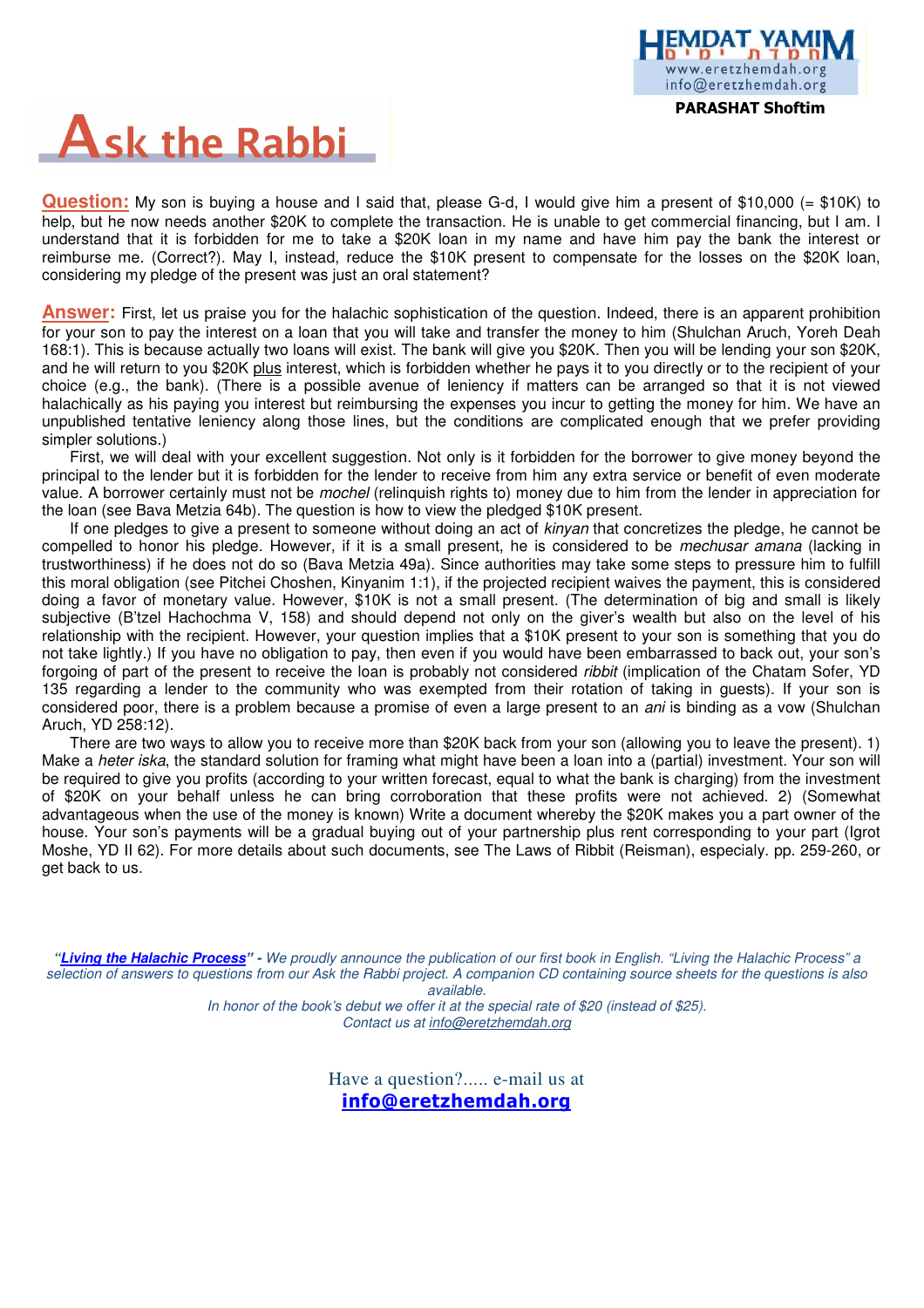



### **The Purpose of Dreams**  (based on Ein Ayah, Berachot 2:24)

**Gemara**: R. Zeira said: Whoever slept seven days without a dream is called bad, as the pasuk says ... R. Yochanan said: Whoever satiates himself with words of Torah and then sleeps will not be told bad tidings.

**Ein Ayah:** The natural phenomenon of dreams was not created without a purpose. The gemara explains that the purpose of frightening dreams is to soften the tough nature of the inclination of a person's heart. Therefore, if a significant amount of time passes and nothing comes to cause a person's hard nature to be softened, his tough characteristics will acquire strength and he will be called bad.

 However, Rabbi Yochanan qualifies this by saying that this is true only regarding a person whose activities all follow the nature of his soul. One who puts his heart on the path of dedication to Hashem's Torah does not need natural events to soften his personal characteristics, as the Torah will teach him and straighten his path. That is why one who satiates himself with words of Torah will not be told bad tidings [in dreams] because he is always close to the path of good. Wisdom, which weakens his physical powers, will make his characteristics proper.

It is also possible that when a person sleeps, his physical side gains prominence, and he will become increasingly drawn to it. Therefore, it is important to dream, as it makes him use at least a partially intellectual capacity to imagine things in his mind, thus preventing him from become overly enveloped in physicality during his sleep. However, when he rests his body from the hard work of Torah study, he does not become overtaken by physicality, rather he experiences a means of reaching spiritual completeness. Therefore, it is best that he not be disturbed and his sleep should be pleasant to him.

#### **Unwarranted Embarrassment and Warranted Pain**

(based on Ein Ayah, Berachot 2:26)

**Gemara:** After he would finish his prayers, Rabbi Yochanan would say: "It should be Your will … that You peek (tatzitz) at our embarrassment and gaze (tabit) at our bad situation…"

**Ein Ayah:** Peeking is considered looking in a difficult manner. In other words one has to make an effort to see something that was not fit to be discerned unless one concentrates specially. Realize that embarrassment is an emotion of the soul that applies even to lofty matters. If the person who embarrasses is respected and the matter about which one is embarrassed is rightly embarrassing, then the feeling is proper. However when a lowly person embarrasses a fine person for having done something good, then one should not really feel ashamed.

In our lowly state, those who disgrace us are those of an unrefined heart and a lacking spirit. For what are they shaming us if not for doing something good, namely, for observing the covenant that we have with Hashem! We should properly not feel any shame. Nevertheless, since we have weakness of the spirit and improperly feel shame, we still ask Hashem to look at us according to our actual feelings, despite the fact that it stems from a lacking within us. That is why we ask Hashem to be *meitzitz* (peek), not according to the value of Hashem's completeness but according to our weak spirit.

We ask Hashem to gaze at our lowness in our bad situation. A bad situation clearly causes hard feelings and does not stem from the lowliness of the spirit. Rather it is a fundamental reaction of the body to react to pressure and pain even though physical pain does not have intrinsic value. In any case, since the bad situation warrants hard feelings, we can ask Hashem to be *mabit*, to look directly to see something that deserves to be seen.

### **Responsa B'mareh Habazak**, Volumes I, II, III, IV, V and VI:

Answers to questions from Diaspora rabbis. The questions give expression to the unique situation that Jewish communities around the world are presently undergoing. The answers deal with a developing modern world in the way of "deracheha, darchei noam". The books deal with the four sections of the Shulchan Aruch, while aiming to also take into consideration the "fifth section" which makes the Torah a "Torah of life." (Shipping according to the destination)Special Price: 6 volumes of Responsa Bemareh Habazak - \$75 (instead of \$90)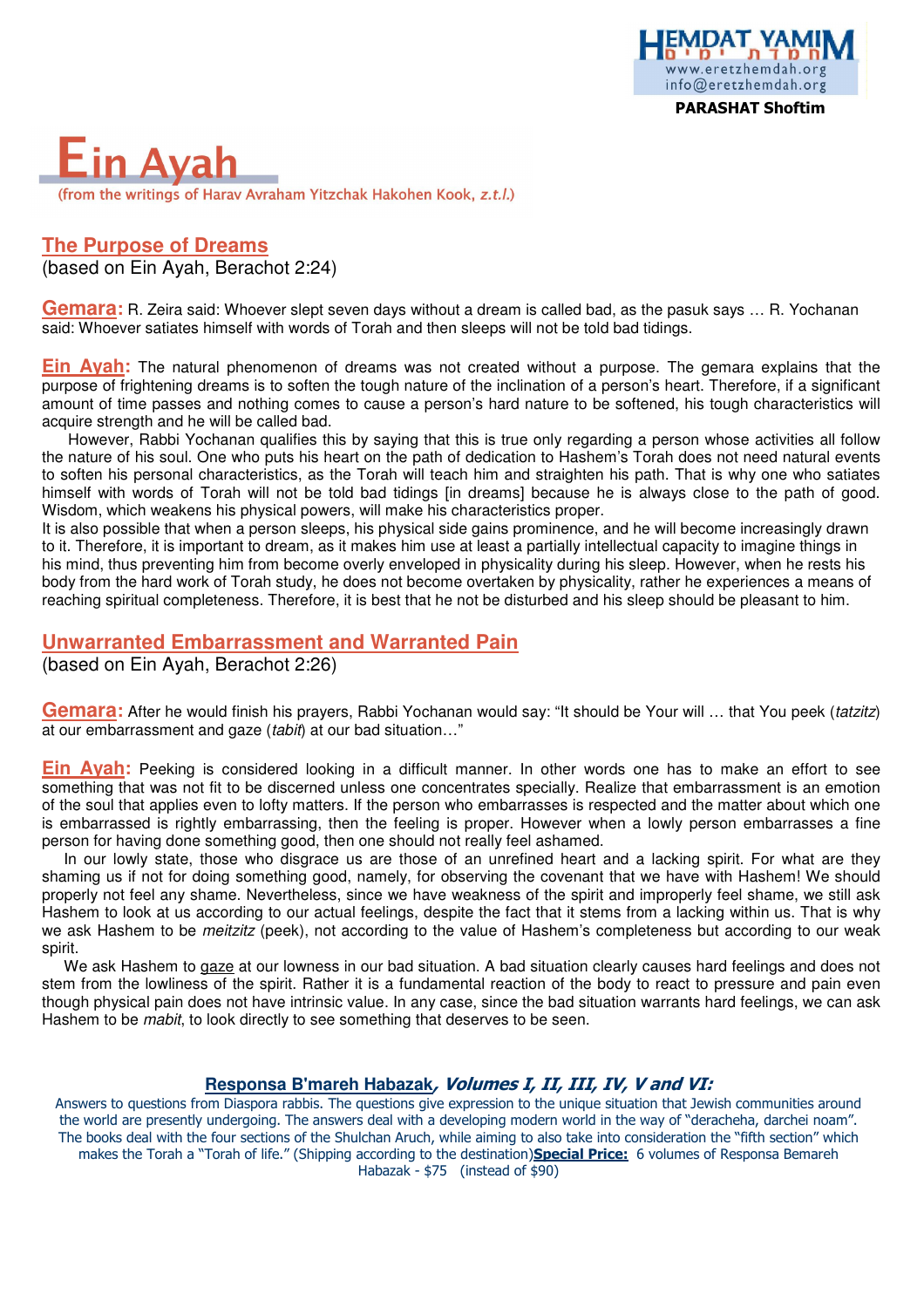# **P'ninat Mishpat**

### **(Zeh Neheneh V'zeh Lo Chasser) This One Benefits and This One Does Not Lose**  (based on Eit Ladun, Halacha Psuka, vol. 58, by Rav Akiva Kahane)

Sometimes, one has to pay for services that he did not agree to pay for. We will view the topic of zeh neheneh v'zeh lo chasser (=znvzlch) in relation to the following case. A company designed the facade of someone's house and then used a picture of it in their advertisement, for which the homeowner demands compensation.

PARASHAT Shoftim

eretzhemdah org info@eretzhemdah.org

The *gemara* (Bava Kama 20-21) discusses one who lived in his friend's home without permission, thereby saving rent, where the homeowner did not lose because it was not slated for rental. The Shulchan Aruch (Choshen Mishpat 363:6) rules that until the owner tells the squatter to leave, the latter is exempt from rent because in a case of znvzlch, one is not obligated to pay.

The Pnei Yehoshua explains that we entertain the possibility of payment because the benefit one receives from another innately obligates the recipient. Yet, znvzlch is exempt because we do not allow the giver to accept payment, which would be along the lines of the "attribute of Sodom," who refused to do favors. The Chidushei Harim says that while benefit can obligate, in the case of znvzlch the benefit does not come directly from the provider to the recipient. For example we do not obligate someone to pay for seeing something enjoyable in his neighbor's yard. One does not have ownership over every type of use of his object. A major factor that determines over what he has ownership is when another's use causes the owner a loss. The difference between the explanations is when there is a loss, so Sodom does not apply, yet the benefit is not sufficiently related to the owner.

What is considered a loss to the owner? Tannaim argue about a case where a renter lends a cow to a borrower, by whom it dies without fault. Rabbanan say that since renters are exempt and borrowers are obligated, the borrower pays the renter. However, we accept R. Yossi's opinion: "how can one do commerce with another's cow?" The Chidushei Harim asks why the owner can complain about the renter's receiving payment, as it seems to be like a case of znvzlch. He answers that an animal owner can object to the renter's giving the cow to another who might keep the animal for himself, making the whole situation one of slight loss. Similarly, the homeowner in our question can say that public exposure of his home could increase the chance of robbery.

Rav Shimon Shkop answers the above question by saying that a monetary obligation that emanates from one's property, i.e., the compensation for the cow's death, naturally belongs to the owner. While this applies to R. Yossi's case, in the case of the advertisement, no money emanates from the house. Rather, there is a benefit that tangentially relates to the house, for which there is not a natural right of the homeowner. Therefore, the legal validity of the owner's demand would depend on whether we accept the Chidushei Harim's or Rav Shimon Shkop's explanation.

### **Mishpetei Shaul**

*Unpublished rulings by our mentor, Maran Hagaon HaRav Shaul Yisraeli zt"l in his capacity as dayan at the Israeli Supreme Rabbinical Court.* 

*The book includes halachic discourse with some of our generation's greatest poskim. The special price in honor of the new publication is \$20.*